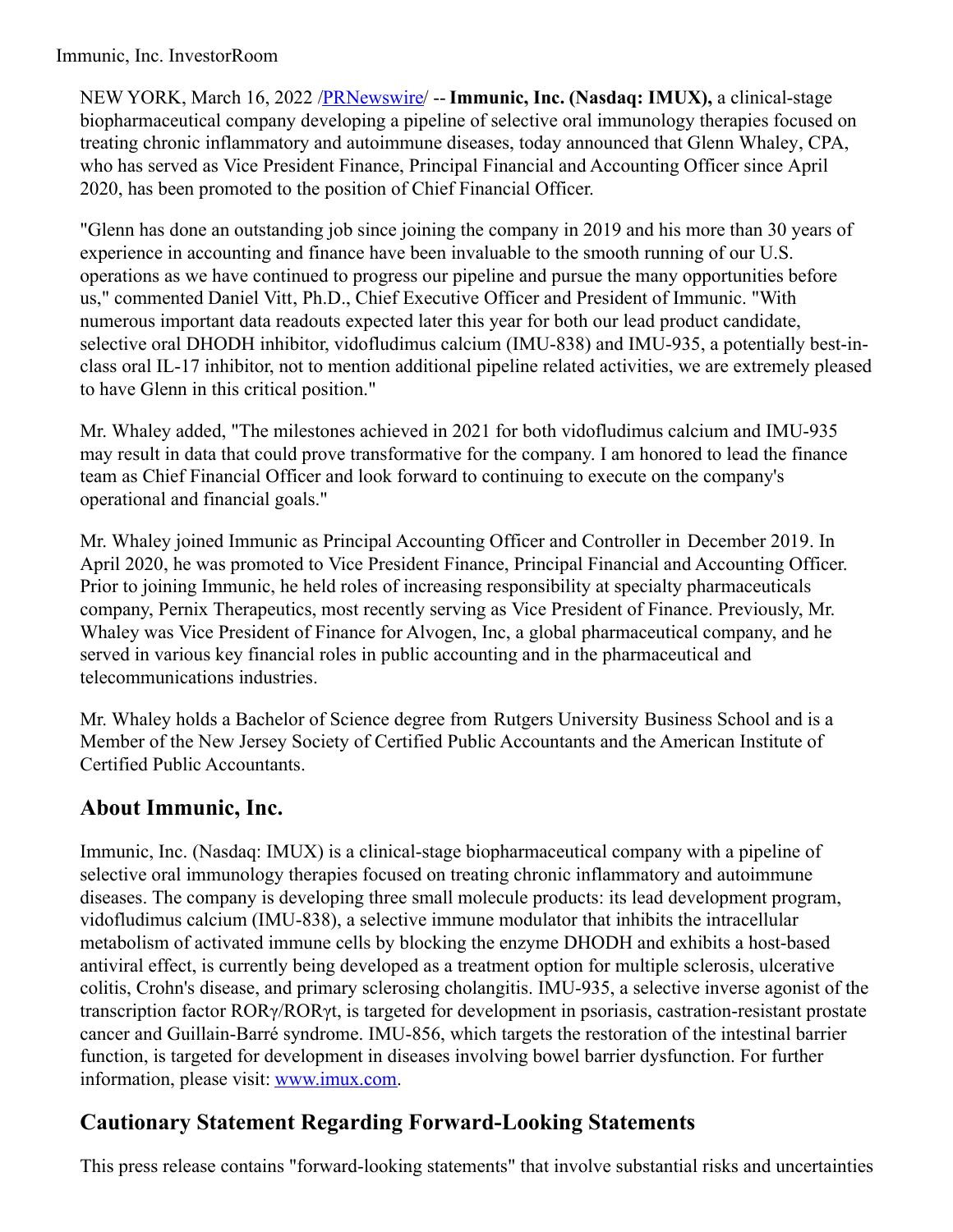for purposes of the safe harbor provided by the Private Securities Litigation Reform Act of 1995. All statements, other than statements of historical facts, included in this press release regarding strategy, future operations, future financial position, future revenue, projected expenses, prospects, plans and objectives of management are forward-looking statements. Examples of such statements include, but are not limited to, statements relating to Immunic's three development programs and the targeted diseases; the potential for Immunic's development programs to safely and effectively target diseases; the nature, strategy and focus of the company and further updates with respect thereto; the development and commercial potential of any product candidates of the company; expectations regarding the capitalization, resources and ownership structure of the company; and the executive and board structure of the company. Immunic may not actually achieve the plans, carry out the intentions or meet the expectations or projections disclosed in the forward-looking statements and you should not place undue reliance on these forward-looking statements. Such statements are based on management's current expectations and involve substantial risks and uncertainties. Actual results and performance could differ materially from those projected in the forward-looking statements as a result of many factors, including, without limitation, the COVID-19 pandemic, risks and uncertainties associated with the ability to project future cash utilization and reserves needed for contingent future liabilities and business operations, the availability of sufficient financial and other resources to meet business objectives and operational requirements, the fact that the results of earlier preclinical studies and clinical trials may not be predictive of future clinical trial results, the protection and market exclusivity provided by Immunic's intellectual property, risks related to the drug development and the regulatory approval process and the impact of competitive products and technological changes. A further list and descriptions of these risks, uncertainties and other factors can be found in the section captioned "Risk Factors," in the company's Annual Report on Form 10-K for the fiscal year ended December 31, 2021, filed with the SEC on February 24, 2022, and in the company's subsequent filings with the Securities and Exchange Commission. Copies of these filings are available online at [www.sec.gov](https://c212.net/c/link/?t=0&l=en&o=3473729-1&h=1057702476&u=http%3A%2F%2Fwww.sec.gov&a=www.sec.gov) or [ir.imux.com/sec-filings](https://c212.net/c/link/?t=0&l=en&o=3473729-1&h=4003630648&u=http%3A%2F%2Fir.imux.com%2Fsec-filings&a=ir.imux.com%2Fsec-filings). Any forward-looking statement made in this release speaks only as of the date of this release. Immunic disclaims any intent or obligation to update these forward-looking statements to reflect events or circumstances that exist after the date on which they were made. Immunic expressly disclaims all liability in respect to actions taken or not taken based on any or all the contents of this press release.

#### **Contact Information Immunic, Inc.**

Jessica Breu Head of Investor Relations and Communications +49 89 2080 477 09 [jessica.breu@imux.com](mailto:jessica.breu@imux.com)

## **US IR Contact**

Rx Communications Group Paula Schwartz +1-917-322-2216 [immunic@rxir.com](mailto:immunic@rxir.com)

### **US Media Contact**

KOGS Communication Edna Kaplan +1 781 639 1910 [kaplan@kogspr.com](mailto:kaplan@kogspr.com)